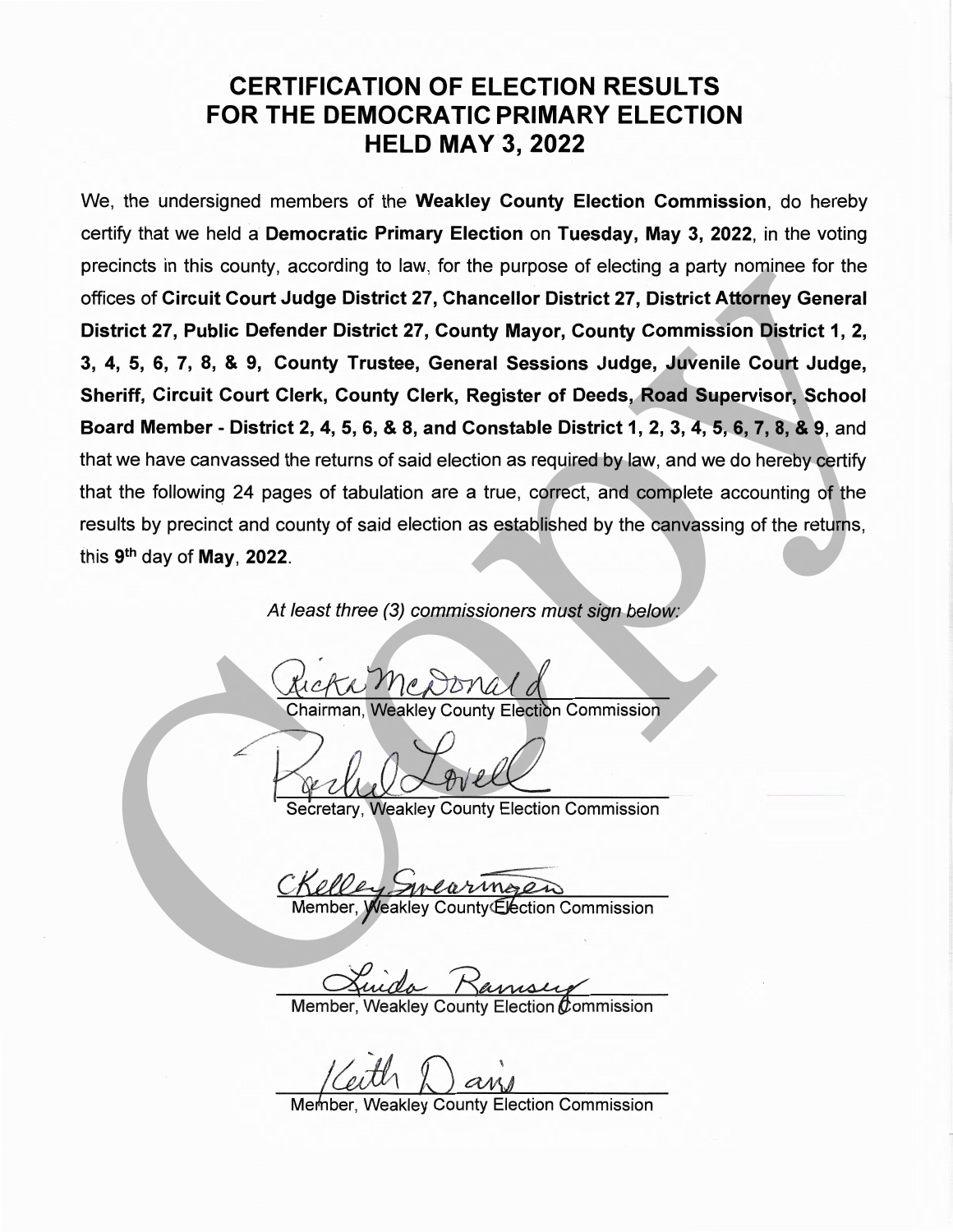May 3, 2022 State of Tennessee - Weakley County Democratic Primary Circuit Court Judge District 27

| 1 No Candidate Qualified                     |                    | 0          |
|----------------------------------------------|--------------------|------------|
|                                              | <b>Total Votes</b> |            |
| <b>Chancellor District 27</b>                |                    |            |
| 1 No Candidate Qualified                     |                    | 0          |
|                                              | <b>Total Votes</b> | $\theta$   |
| <b>District Attorney General District 27</b> |                    |            |
| 1 No Candidate Qualified                     |                    | 0          |
|                                              | <b>Total Votes</b> | ${\cal O}$ |
| <b>Public Defender District 27</b>           |                    |            |
| 1 No Candidate Qualified                     |                    | 0          |
|                                              | <b>Total Votes</b> | 0          |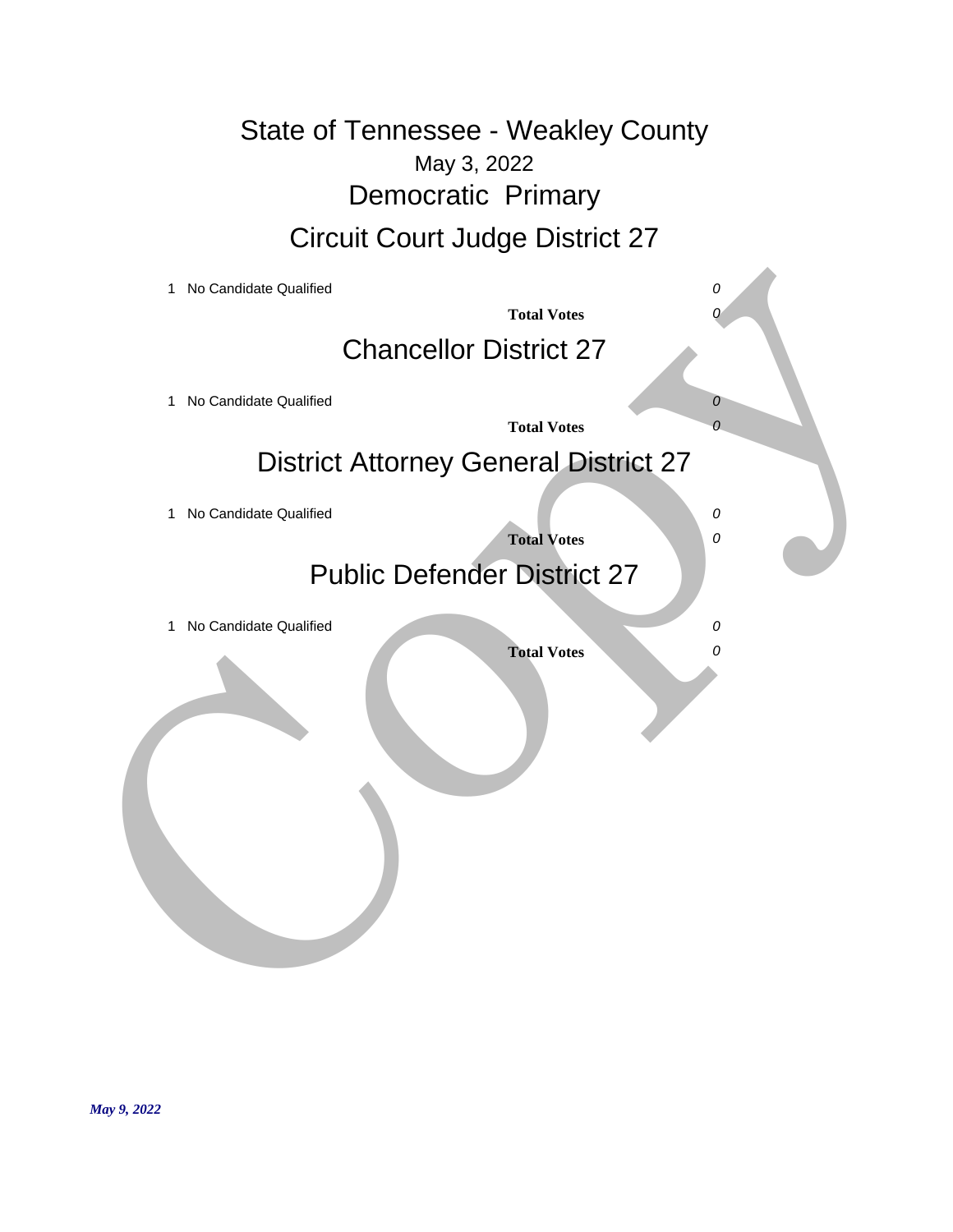# May 3, 2022 State of Tennessee - Weakley County

#### Democratic Primary

## Circuit Court Judge District 27

| Precincts:        | $\mathbf{1}$ |  |
|-------------------|--------------|--|
| Precinct 1        | $\pmb{0}$    |  |
| <b>Precinct 2</b> | $\pmb{0}$    |  |
| Precinct 3        | $\pmb{0}$    |  |
| Precinct 4        | $\mathbf 0$  |  |
| Precinct 5        | $\pmb{0}$    |  |
| Precinct 6        | $\pmb{0}$    |  |
| <b>Precinct 7</b> | $\pmb{0}$    |  |
| <b>Precinct 8</b> | $\pmb{0}$    |  |
| Precinct 9        | $\pmb{0}$    |  |
| Totals:           | $\pmb{0}$    |  |
|                   |              |  |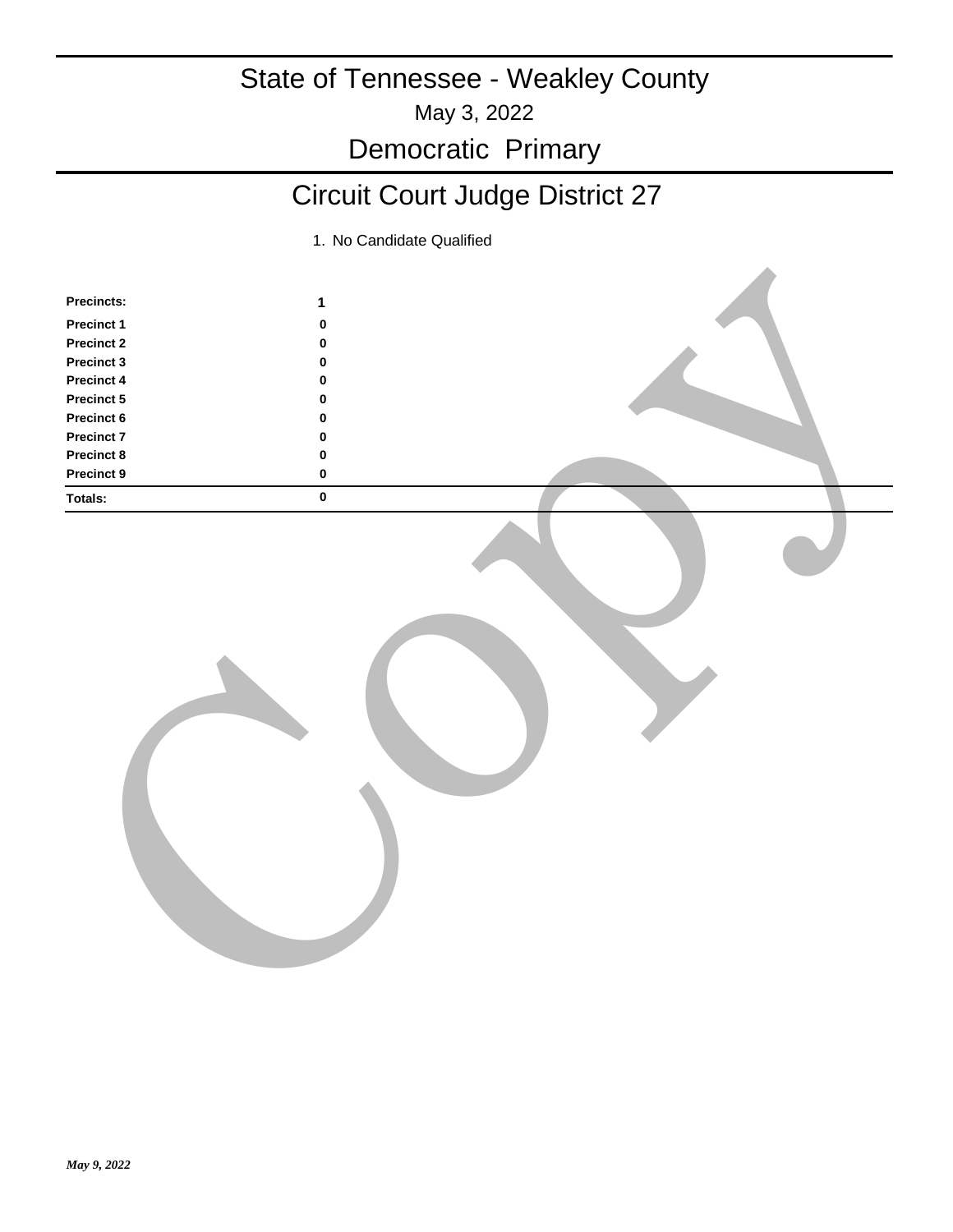May 3, 2022

Democratic Primary

## Chancellor District 27

| Precincts:        | $\mathbf{1}$ |  |
|-------------------|--------------|--|
| Precinct 1        | $\pmb{0}$    |  |
| <b>Precinct 2</b> | $\pmb{0}$    |  |
| Precinct 3        | $\pmb{0}$    |  |
| Precinct 4        | $\mathbf 0$  |  |
| Precinct 5        | $\pmb{0}$    |  |
| Precinct 6        | $\pmb{0}$    |  |
| <b>Precinct 7</b> | $\pmb{0}$    |  |
| <b>Precinct 8</b> | $\pmb{0}$    |  |
| Precinct 9        | $\pmb{0}$    |  |
| Totals:           | $\pmb{0}$    |  |
|                   |              |  |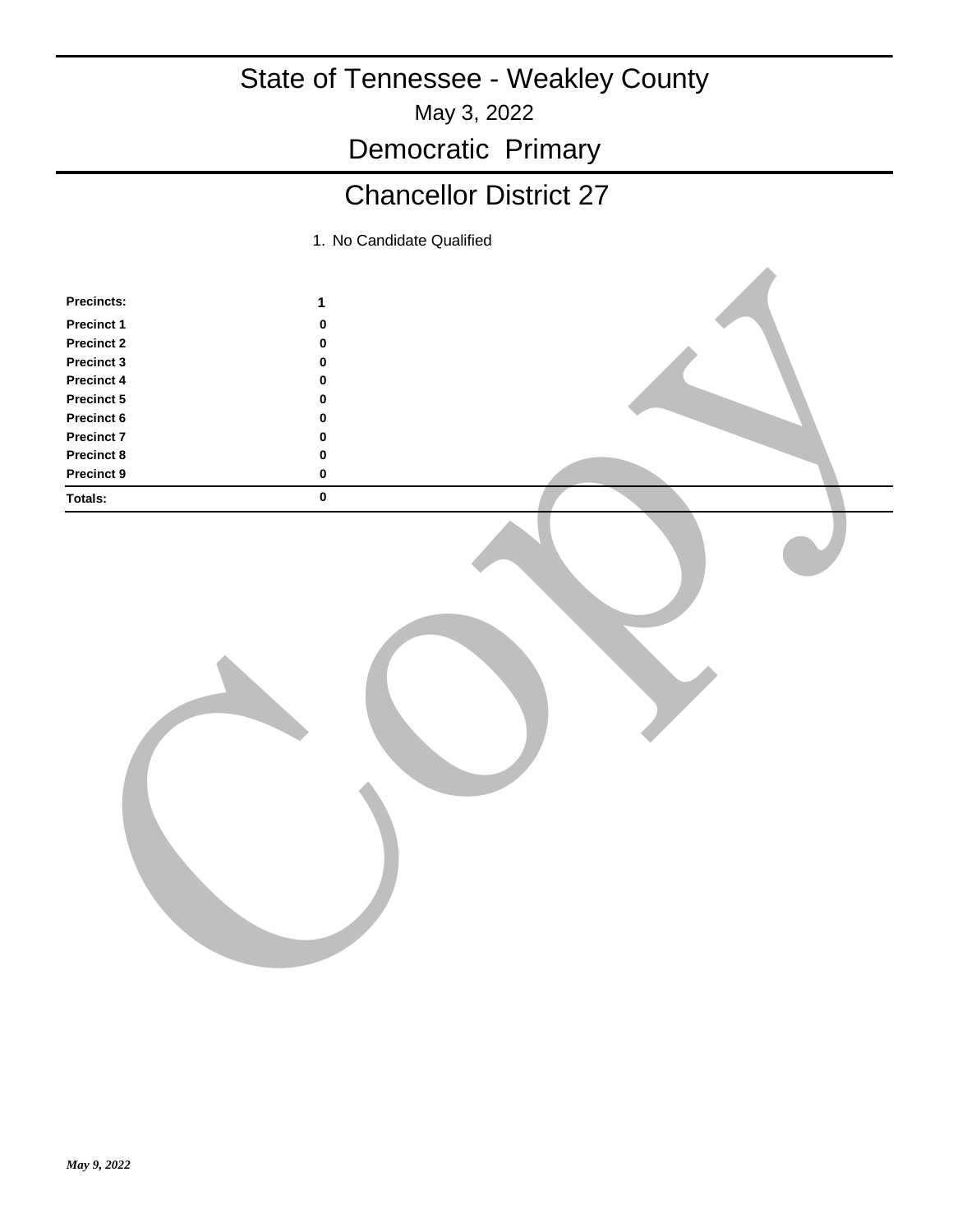#### May 3, 2022 State of Tennessee - Weakley County Democratic Primary

## District Attorney General District 27

| Precincts:        | $\mathbf{1}$ |  |
|-------------------|--------------|--|
| <b>Precinct 1</b> | $\pmb{0}$    |  |
| <b>Precinct 2</b> | $\pmb{0}$    |  |
| Precinct 3        | $\pmb{0}$    |  |
| Precinct 4        | $\pmb{0}$    |  |
| Precinct 5        | $\pmb{0}$    |  |
| Precinct 6        | $\pmb{0}$    |  |
| <b>Precinct 7</b> | $\pmb{0}$    |  |
| Precinct 8        | $\pmb{0}$    |  |
| Precinct 9        | $\pmb{0}$    |  |
| Totals:           | $\pmb{0}$    |  |
|                   |              |  |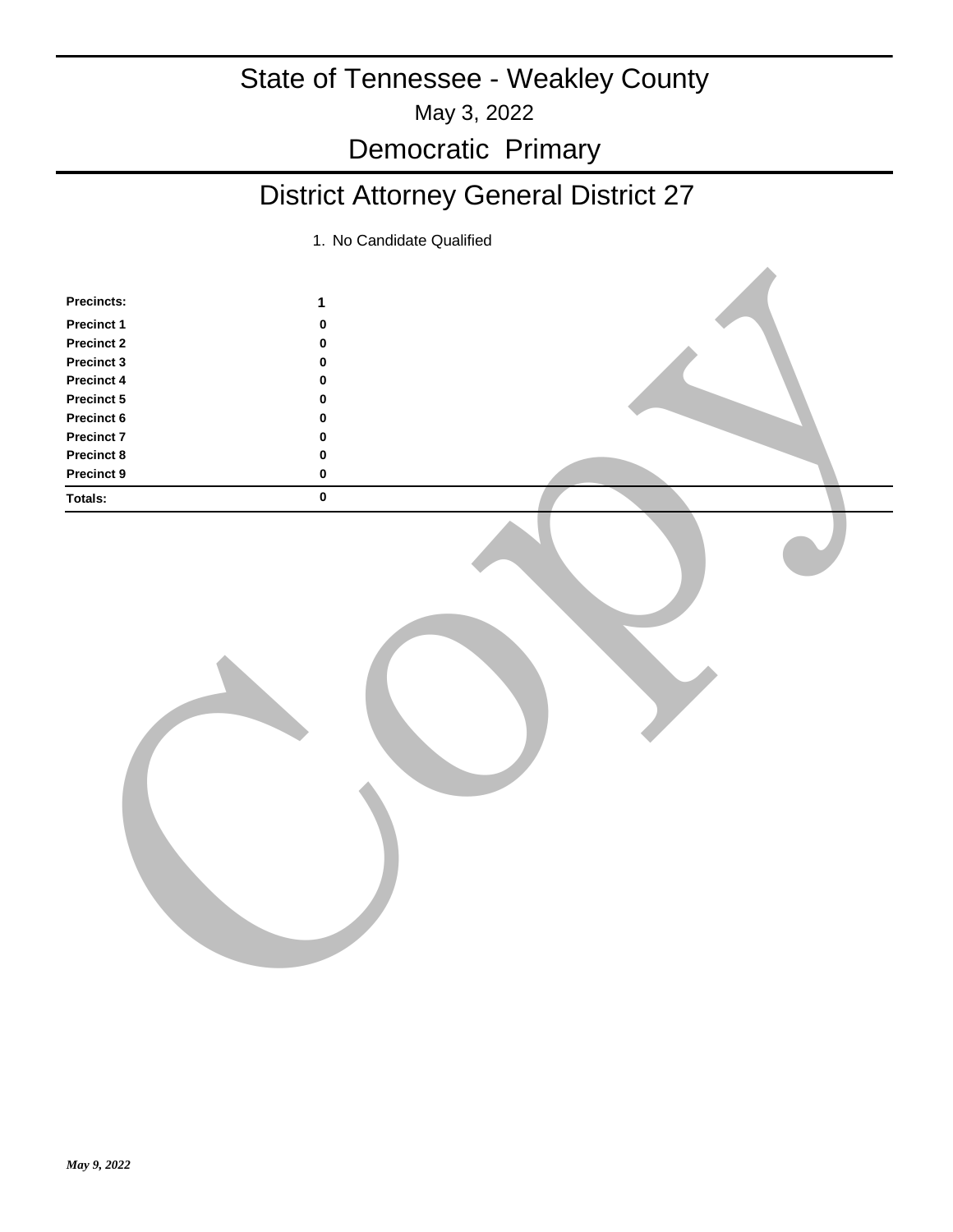May 3, 2022

Democratic Primary

## Public Defender District 27

| Precincts:        | $\mathbf{1}$ |  |
|-------------------|--------------|--|
| <b>Precinct 1</b> | $\pmb{0}$    |  |
| Precinct 2        | $\pmb{0}$    |  |
| Precinct 3        | $\pmb{0}$    |  |
| Precinct 4        | $\pmb{0}$    |  |
| Precinct 5        | $\pmb{0}$    |  |
| Precinct 6        | $\pmb{0}$    |  |
| <b>Precinct 7</b> | $\pmb{0}$    |  |
| Precinct 8        | $\pmb{0}$    |  |
| Precinct 9        | $\pmb{0}$    |  |
| Totals:           | $\pmb{0}$    |  |
|                   |              |  |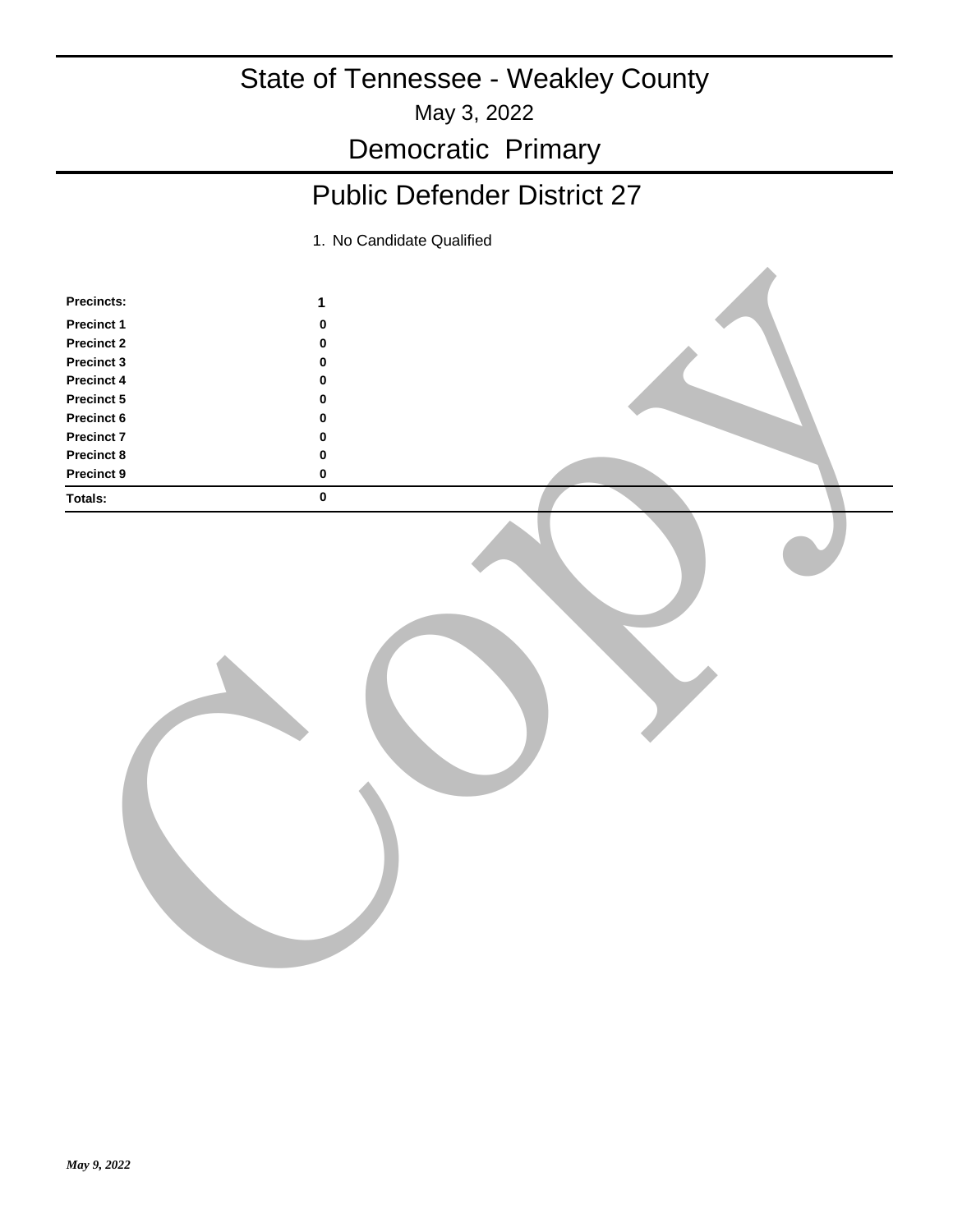#### May 3, 2022 State of Tennessee - Weakley County Democratic Primary County Mayor

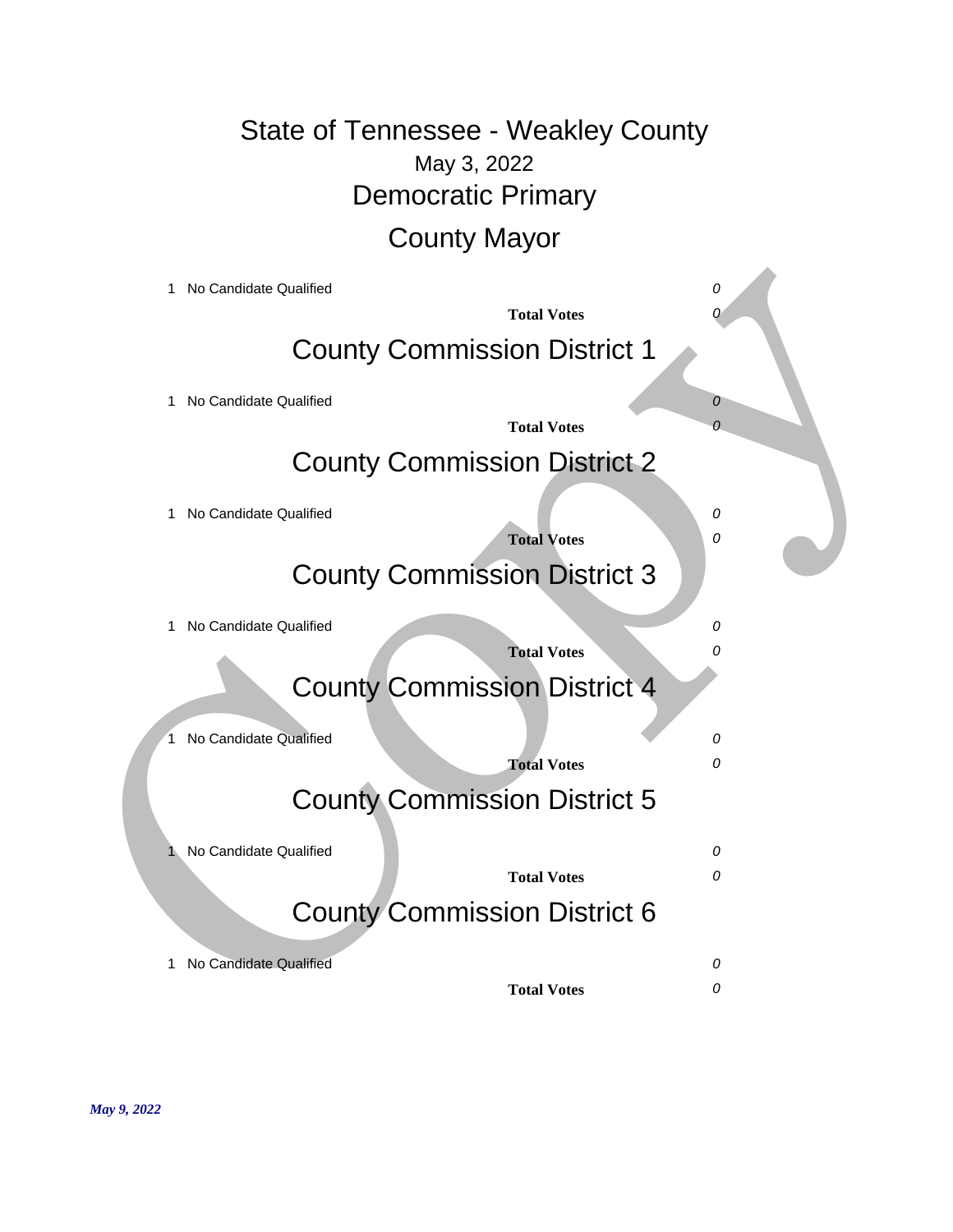May 3, 2022 State of Tennessee - Weakley County Democratic Primary County Commission District 7

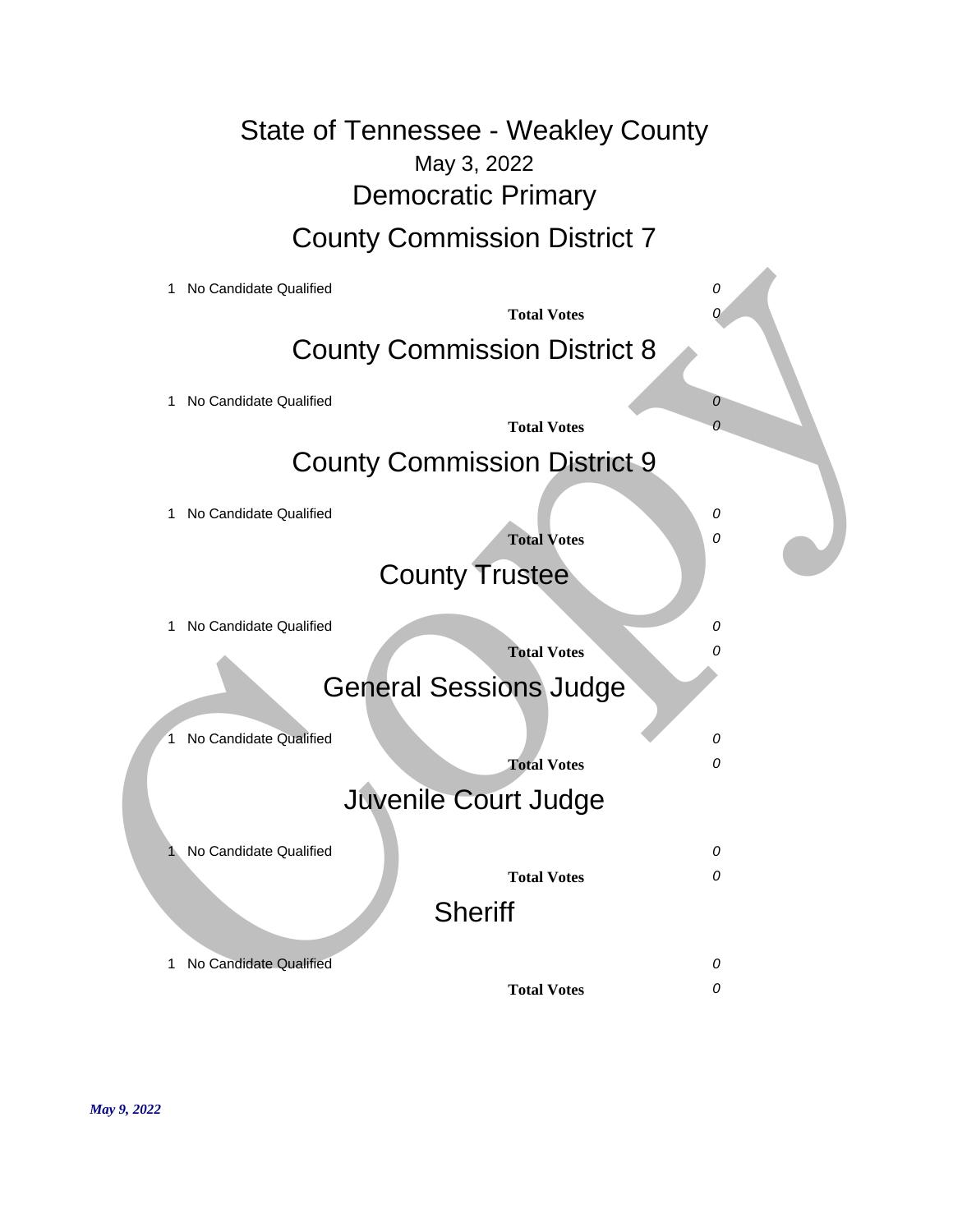May 3, 2022 State of Tennessee - Weakley County Democratic Primary Circuit Court Clerk

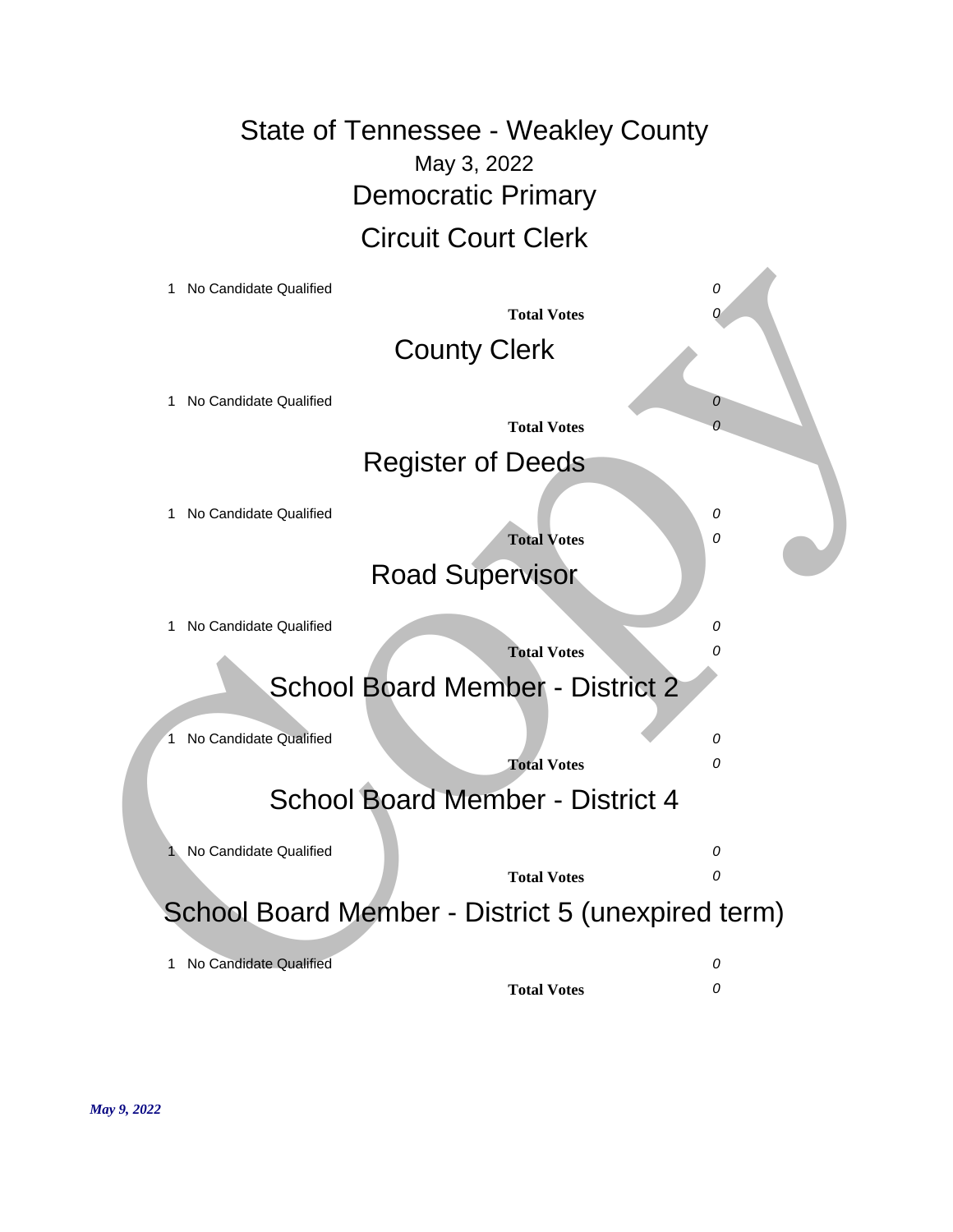May 3, 2022 State of Tennessee - Weakley County Democratic Primary School Board Member - District 6

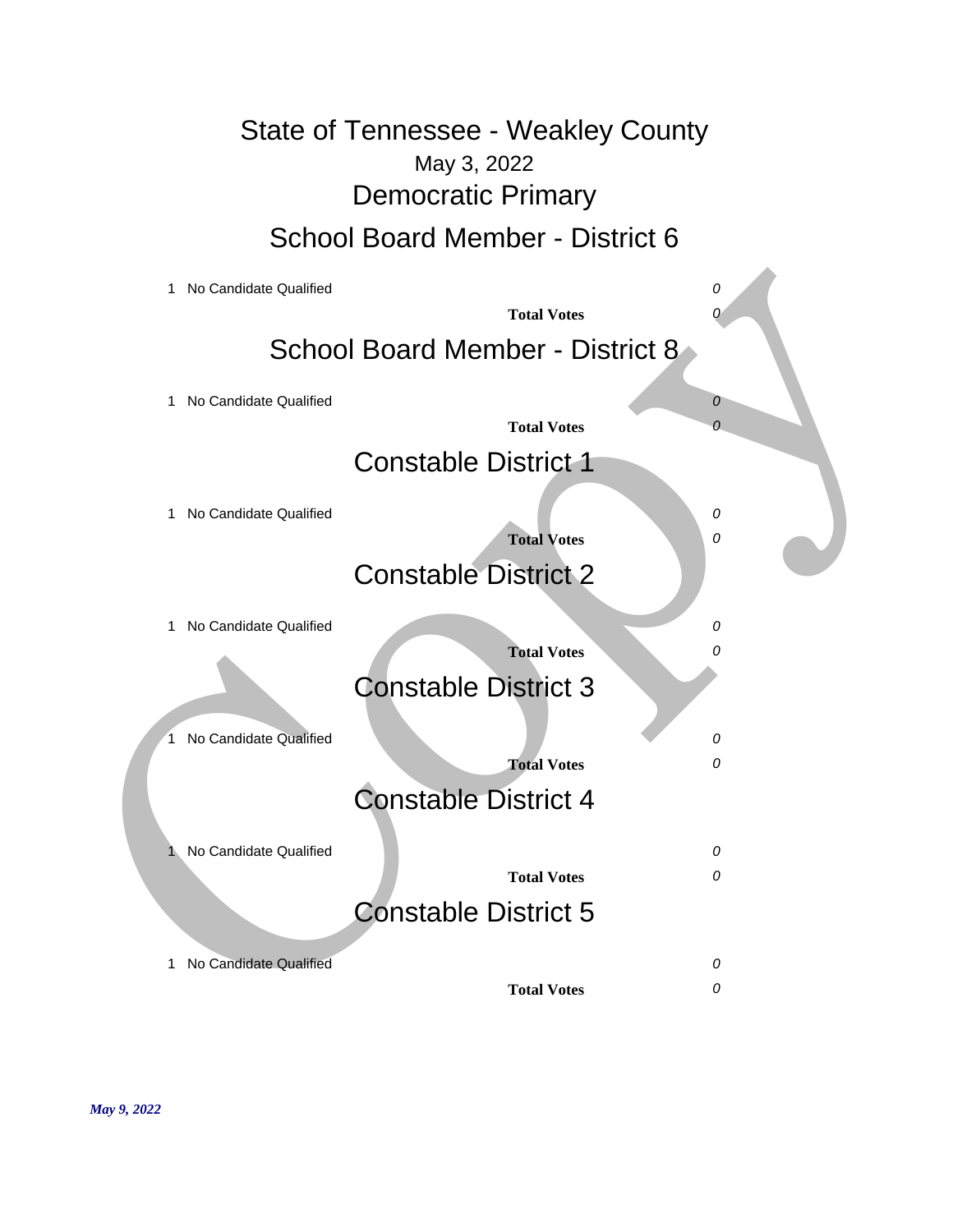May 3, 2022 State of Tennessee - Weakley County Democratic Primary Constable District 6

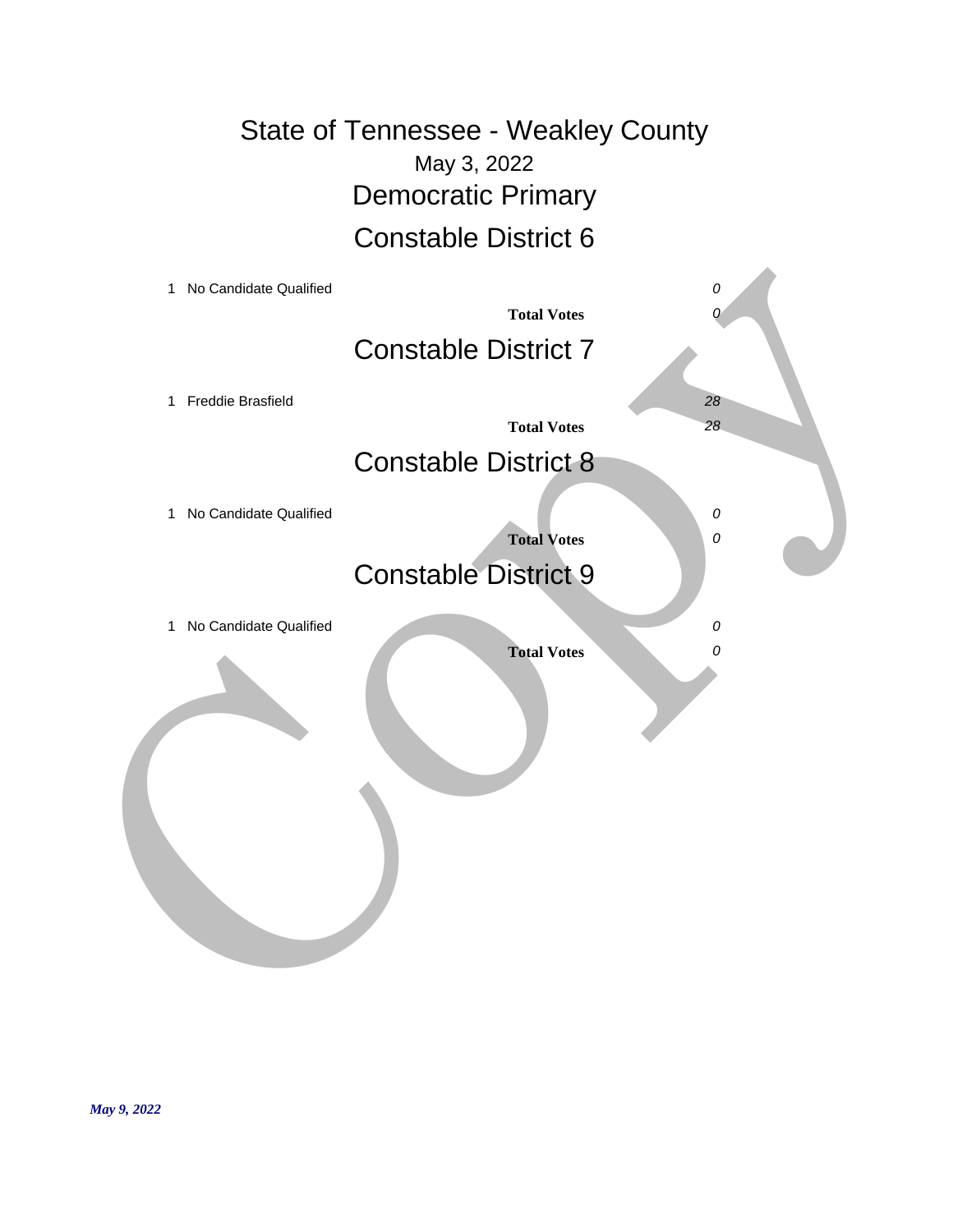May 3, 2022

Democratic Primary

## County Mayor

| Precincts:        | $\mathbf{1}$ |  |
|-------------------|--------------|--|
| Precinct 1        | $\pmb{0}$    |  |
| <b>Precinct 2</b> | $\pmb{0}$    |  |
| Precinct 3        | $\pmb{0}$    |  |
| Precinct 4        | $\mathbf 0$  |  |
| Precinct 5        | $\pmb{0}$    |  |
| Precinct 6        | $\pmb{0}$    |  |
| <b>Precinct 7</b> | $\pmb{0}$    |  |
| Precinct 8        | $\pmb{0}$    |  |
| Precinct 9        | $\pmb{0}$    |  |
| Totals:           | $\pmb{0}$    |  |
|                   |              |  |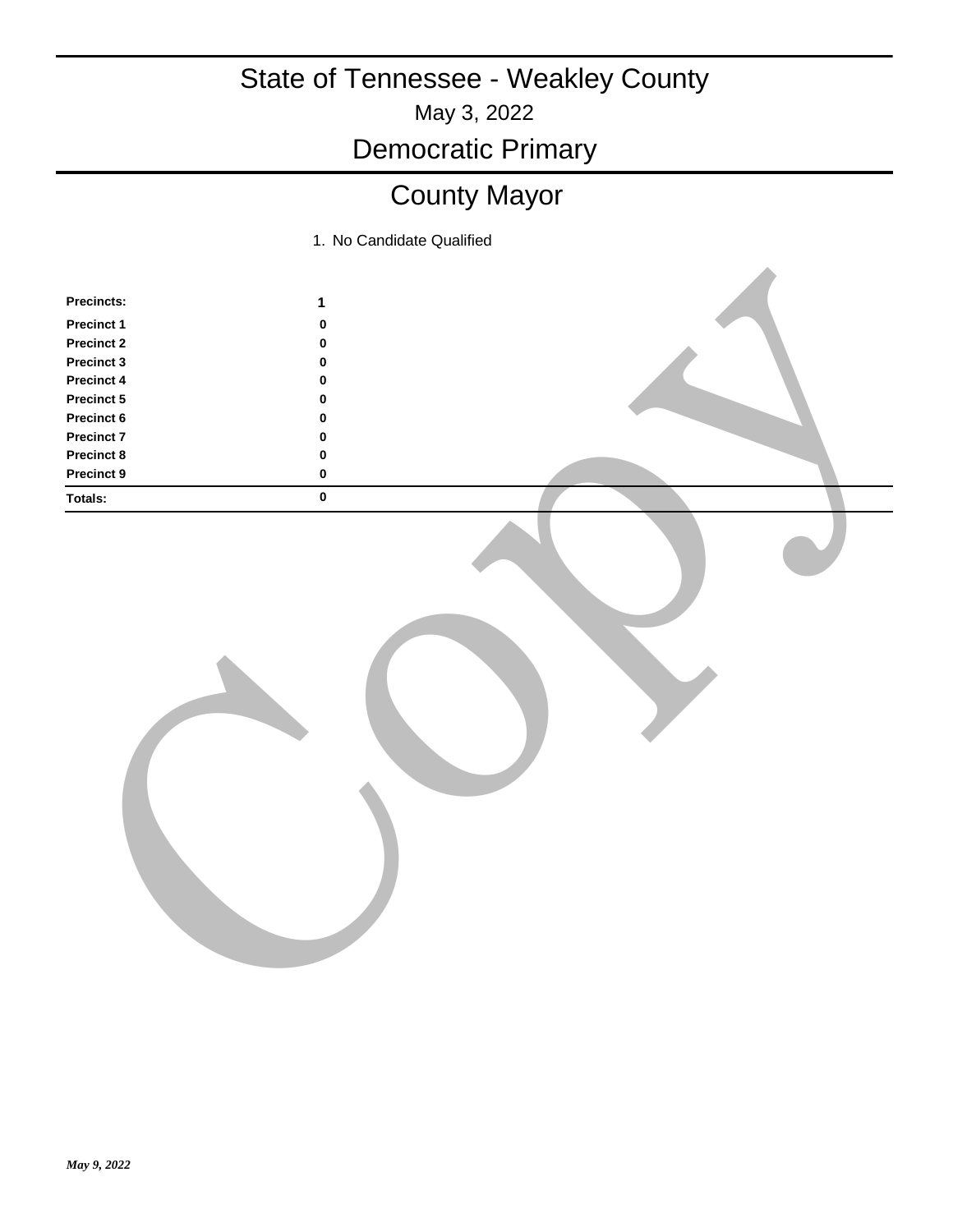May 3, 2022

#### Democratic Primary **1** County Commission District 1 1. No Candidate Qualified **Precincts: Precinct 1 0 Totals: 0 1** County Commission District 2 1. No Candidate Qualified **Precincts: Precinct 2 0 Totals: 0 1** County Commission District 3 1. No Candidate Qualified **Precincts: Precinct 3 0 Totals: 0 1** County Commission District 4 1. No Candidate Qualified **Precincts: Precinct 4 0 Totals: 0** Procince:<br>
Procince:<br>
COUNTY Commission District 2<br>
1. No Candidate Qualified<br>
Procince:<br>
Procince:<br>
Procince:<br>
Procince:<br>
Procince:<br>
Procince:<br>
Procince:<br>
Procince:<br>
Procince:<br>
Procince:<br>
Procince:<br>
Procince:<br>
Procince:<br>

#### County Commission District 5

| Precincts:        |   |
|-------------------|---|
| <b>Precinct 5</b> |   |
| Totals:           | 0 |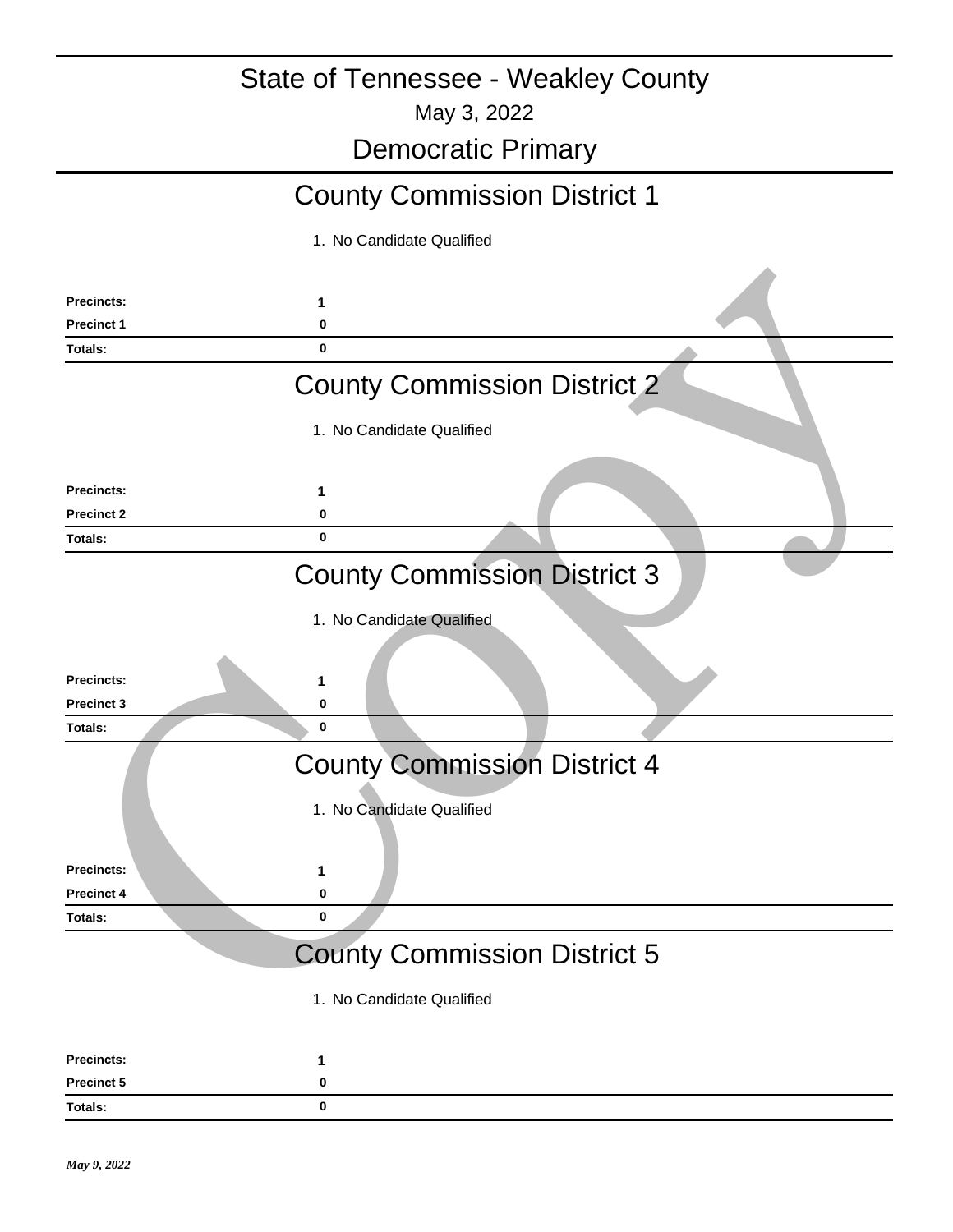May 3, 2022

#### Democratic Primary

## County Commission District 6

| <b>Precincts:</b> | 1                                   |  |
|-------------------|-------------------------------------|--|
| Precinct 6        | 0                                   |  |
| Totals:           | $\bf{0}$                            |  |
|                   | <b>County Commission District 7</b> |  |
|                   | 1. No Candidate Qualified           |  |
| <b>Precincts:</b> | 1                                   |  |
| <b>Precinct 7</b> | 0                                   |  |
| Totals:           | $\bf{0}$                            |  |
|                   | <b>County Commission District 8</b> |  |
|                   | 1. No Candidate Qualified           |  |
| <b>Precincts:</b> | 1                                   |  |
| <b>Precinct 8</b> | $\pmb{0}$                           |  |
| <b>Totals:</b>    | $\mathbf 0$                         |  |
|                   | <b>County Commission District 9</b> |  |
|                   | 1. No Candidate Qualified           |  |
| <b>Precincts:</b> | 1                                   |  |
| <b>Precinct 9</b> | $\pmb{0}$                           |  |
|                   | $\bf{0}$                            |  |
| Totals:           |                                     |  |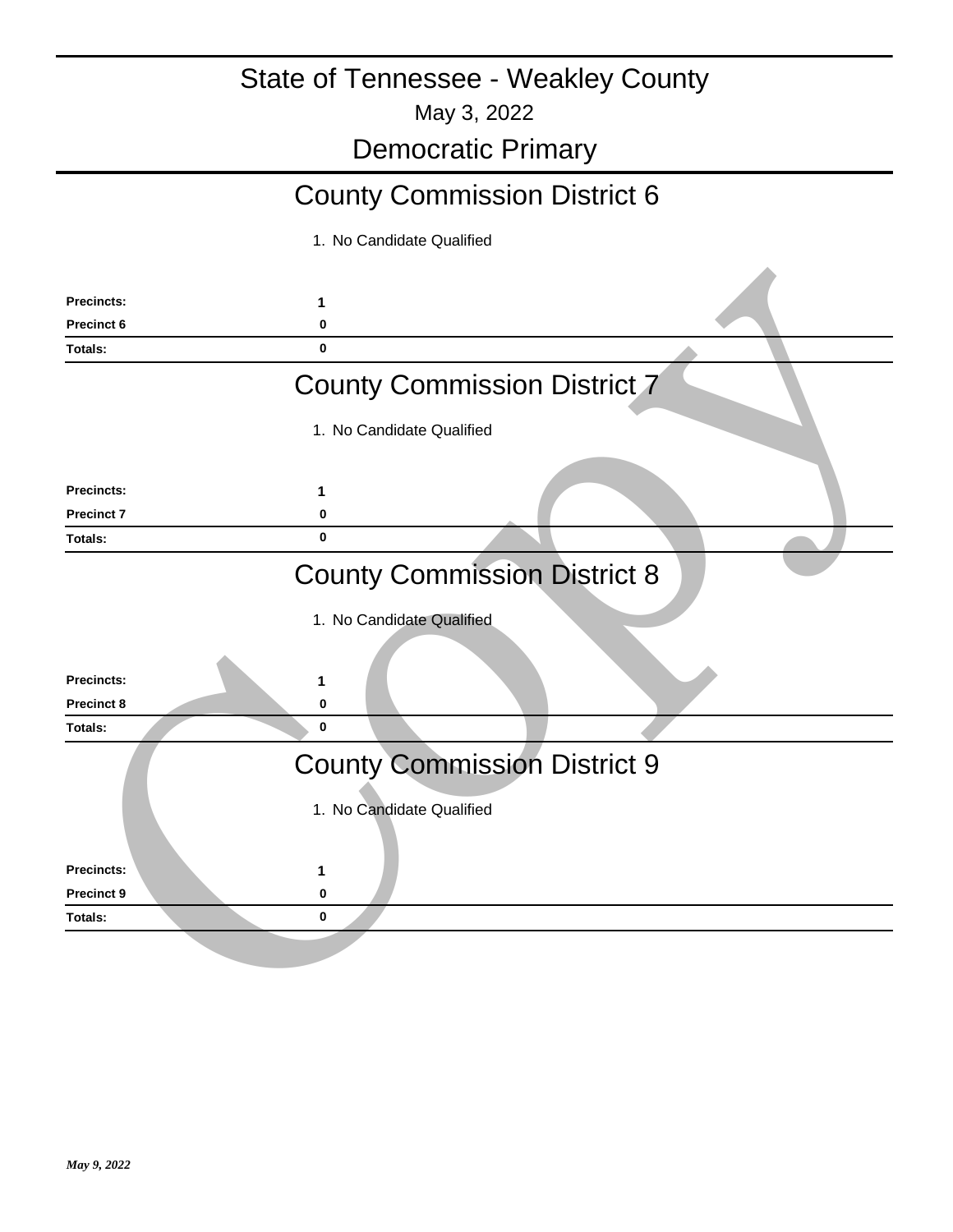May 3, 2022

# Democratic Primary

## County Trustee

| Precincts:        | $\mathbf{1}$ |  |
|-------------------|--------------|--|
| Precinct 1        | $\pmb{0}$    |  |
| <b>Precinct 2</b> | $\pmb{0}$    |  |
| Precinct 3        | $\pmb{0}$    |  |
| Precinct 4        | $\mathbf 0$  |  |
| Precinct 5        | $\pmb{0}$    |  |
| Precinct 6        | $\pmb{0}$    |  |
| <b>Precinct 7</b> | $\pmb{0}$    |  |
| Precinct 8        | $\pmb{0}$    |  |
| Precinct 9        | $\pmb{0}$    |  |
| Totals:           | $\pmb{0}$    |  |
|                   |              |  |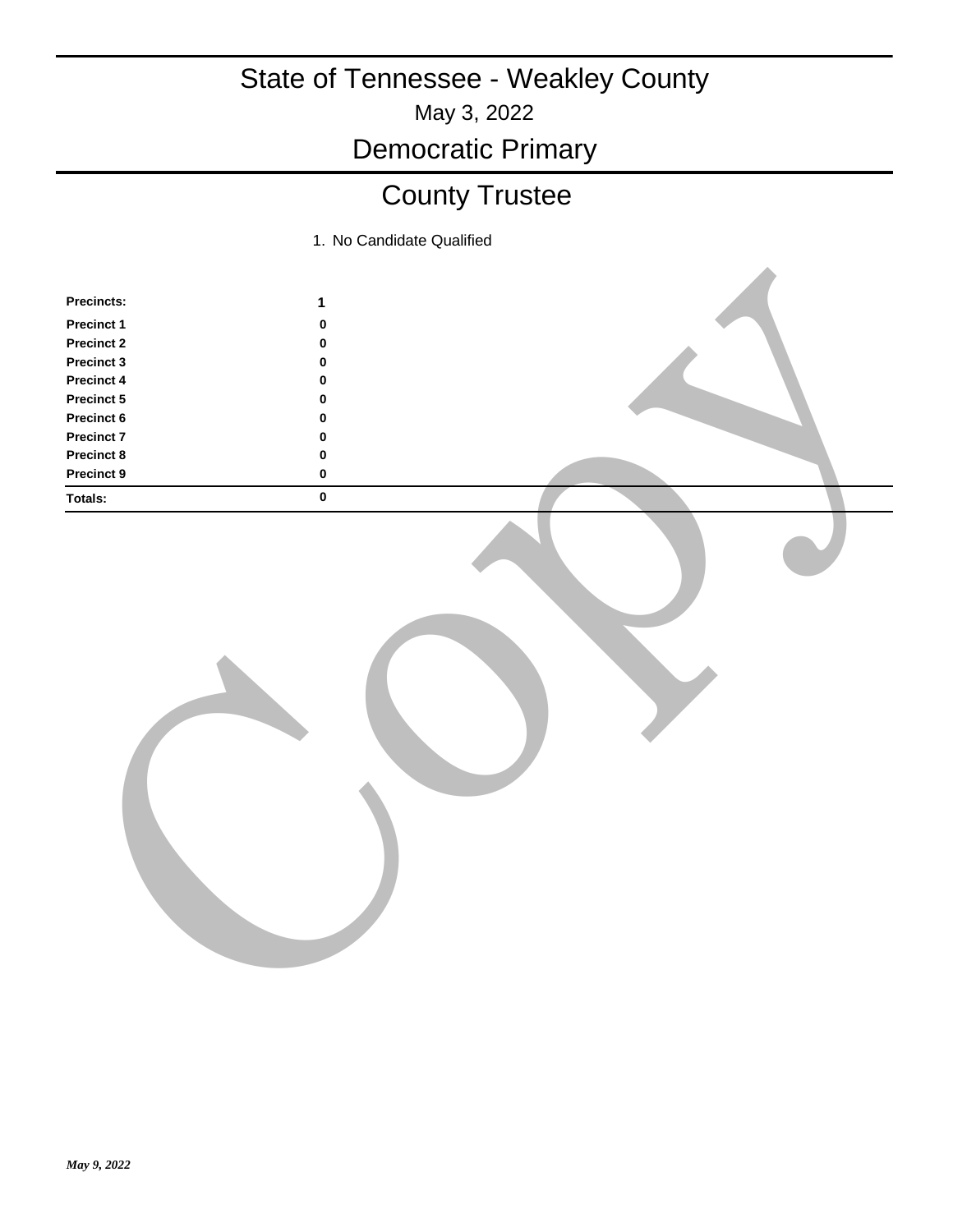May 3, 2022

Democratic Primary

## General Sessions Judge

| Precincts: | $\mathbf{1}$ |  |
|------------|--------------|--|
| Precinct 1 | $\pmb{0}$    |  |
| Precinct 2 | $\pmb{0}$    |  |
| Precinct 3 | $\pmb{0}$    |  |
| Precinct 4 | $\pmb{0}$    |  |
| Precinct 5 | $\pmb{0}$    |  |
| Precinct 6 | $\pmb{0}$    |  |
| Precinct 7 | $\pmb{0}$    |  |
| Precinct 8 | $\pmb{0}$    |  |
| Precinct 9 | $\pmb{0}$    |  |
| Totals:    | $\pmb{0}$    |  |
|            |              |  |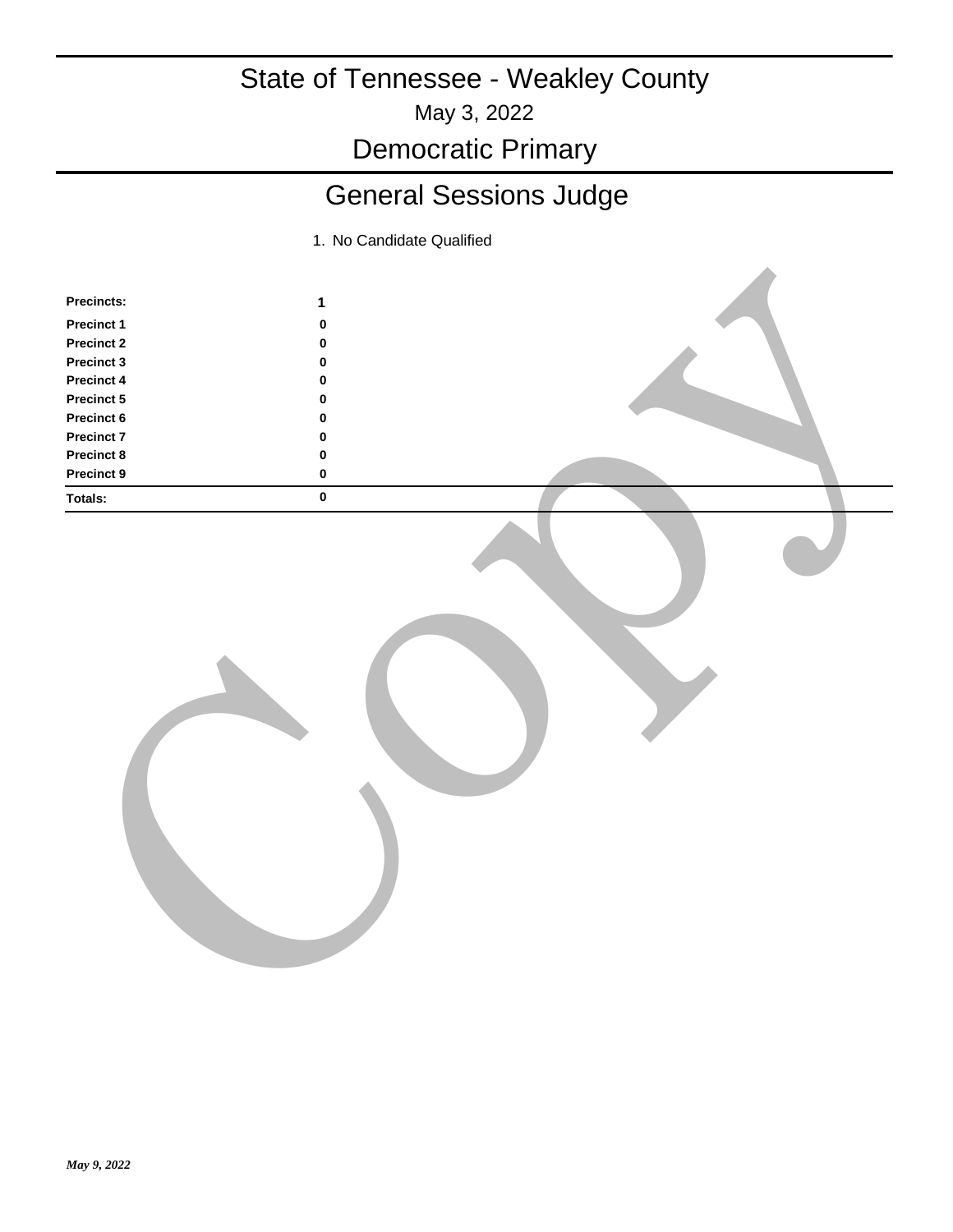May 3, 2022

Democratic Primary

## Juvenile Court Judge

| Precincts:        | $\mathbf{1}$ |  |
|-------------------|--------------|--|
| Precinct 1        | $\pmb{0}$    |  |
| <b>Precinct 2</b> | $\pmb{0}$    |  |
| Precinct 3        | $\pmb{0}$    |  |
| Precinct 4        | $\mathbf 0$  |  |
| Precinct 5        | $\pmb{0}$    |  |
| Precinct 6        | $\pmb{0}$    |  |
| <b>Precinct 7</b> | $\pmb{0}$    |  |
| Precinct 8        | $\pmb{0}$    |  |
| Precinct 9        | $\pmb{0}$    |  |
| Totals:           | $\pmb{0}$    |  |
|                   |              |  |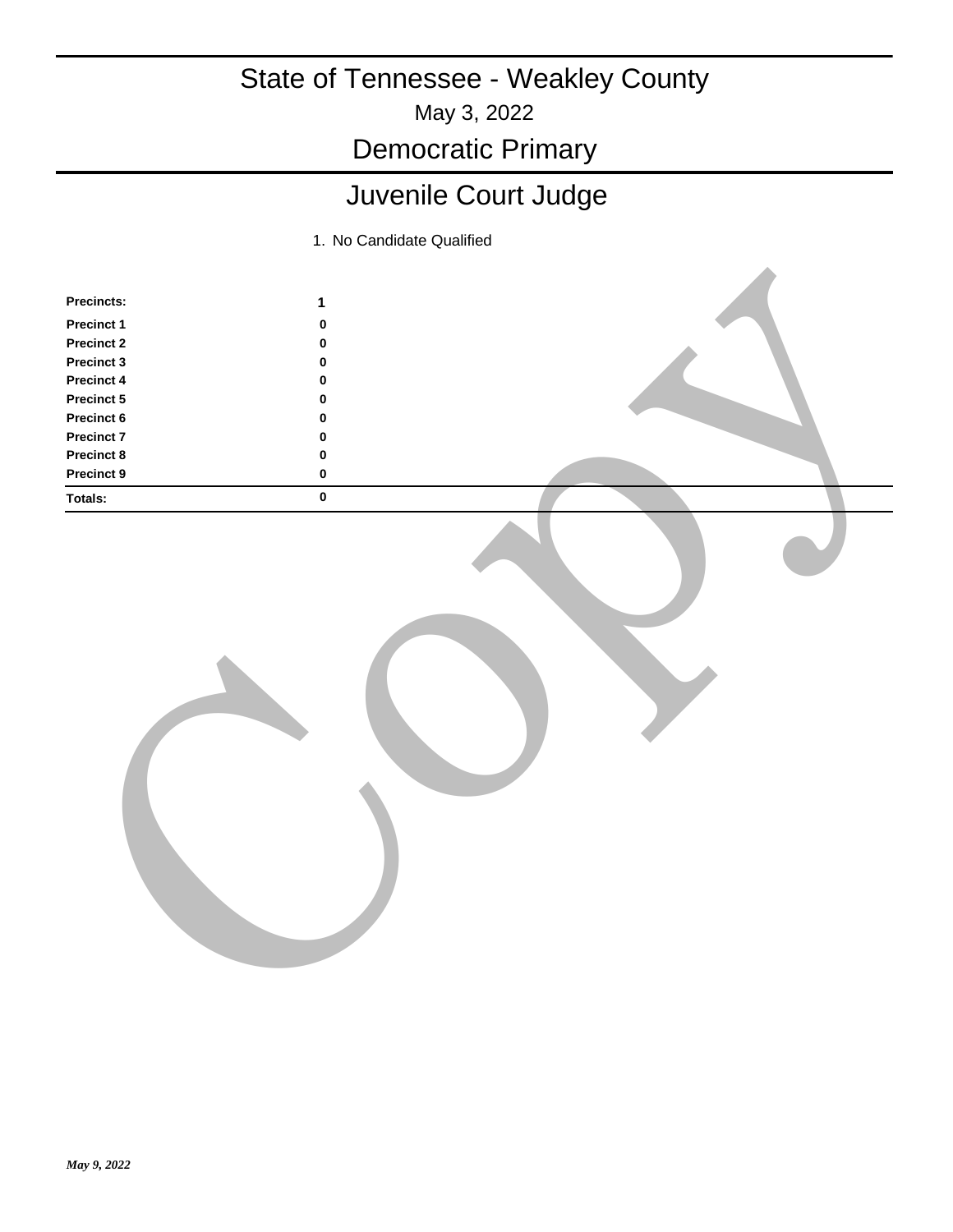## May 3, 2022 State of Tennessee - Weakley County Democratic Primary

#### **Sheriff**

1. No Candidate Qualified

| Precincts:        | $\mathbf{1}$ |  |
|-------------------|--------------|--|
| <b>Precinct 1</b> | $\pmb{0}$    |  |
| Precinct 2        | $\pmb{0}$    |  |
| Precinct 3        | $\pmb{0}$    |  |
| Precinct 4        | $\pmb{0}$    |  |
| Precinct 5        | $\pmb{0}$    |  |
| Precinct 6        | $\pmb{0}$    |  |
| Precinct 7        | $\pmb{0}$    |  |
| Precinct 8        | $\pmb{0}$    |  |
| Precinct 9        | $\pmb{0}$    |  |
| Totals:           | $\pmb{0}$    |  |
|                   |              |  |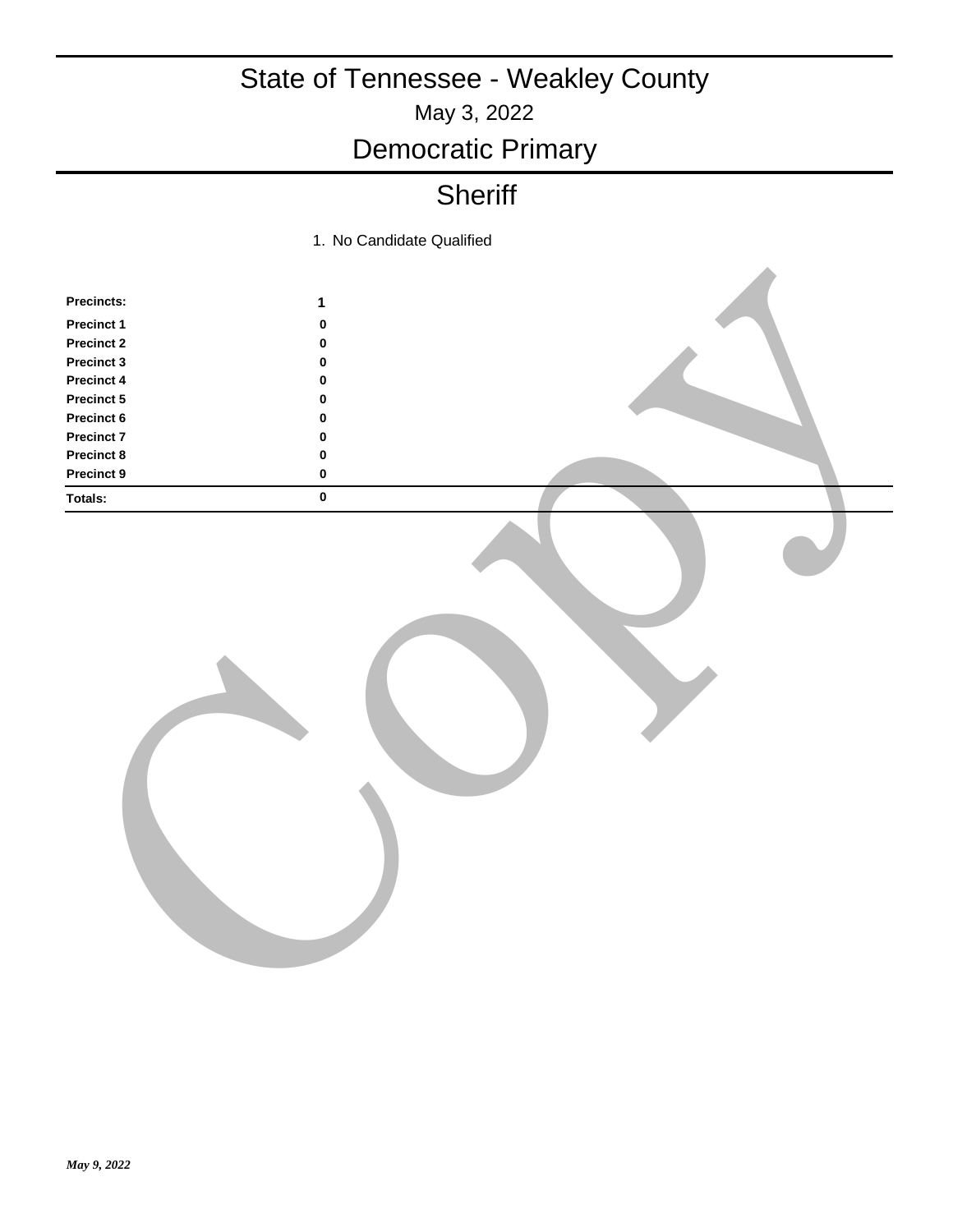May 3, 2022

Democratic Primary

#### Circuit Court Clerk

| Precincts:        | $\mathbf{1}$ |  |
|-------------------|--------------|--|
| Precinct 1        | $\pmb{0}$    |  |
| <b>Precinct 2</b> | $\pmb{0}$    |  |
| Precinct 3        | $\pmb{0}$    |  |
| Precinct 4        | $\mathbf 0$  |  |
| <b>Precinct 5</b> | $\pmb{0}$    |  |
| Precinct 6        | $\pmb{0}$    |  |
| Precinct 7        | $\pmb{0}$    |  |
| Precinct 8        | $\pmb{0}$    |  |
| Precinct 9        | $\pmb{0}$    |  |
| Totals:           | $\pmb{0}$    |  |
|                   |              |  |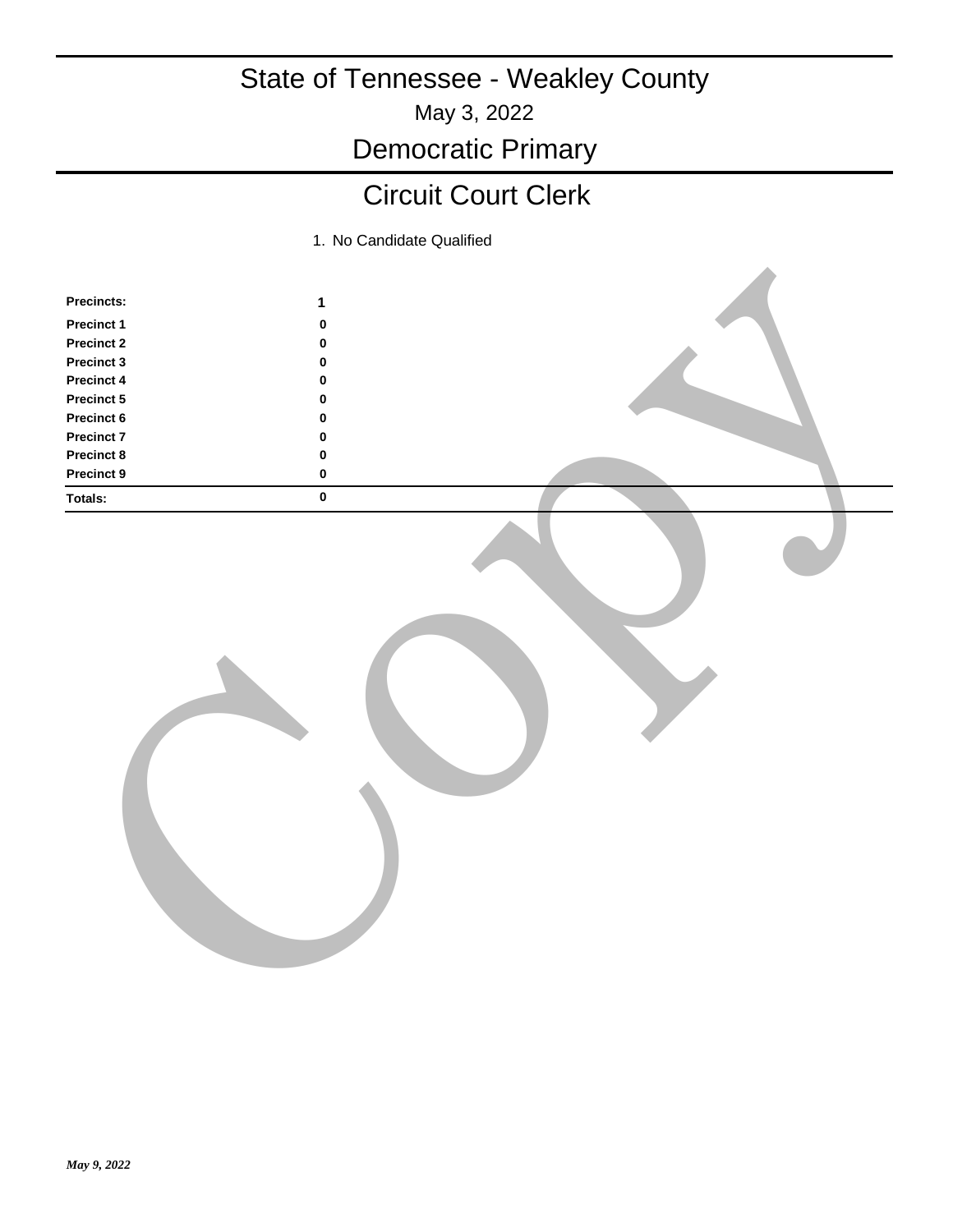May 3, 2022

Democratic Primary

## County Clerk

| Precincts:        | $\mathbf{1}$ |  |
|-------------------|--------------|--|
| <b>Precinct 1</b> | $\pmb{0}$    |  |
| Precinct 2        | $\pmb{0}$    |  |
| Precinct 3        | $\pmb{0}$    |  |
| Precinct 4        | $\pmb{0}$    |  |
| Precinct 5        | $\pmb{0}$    |  |
| Precinct 6        | $\pmb{0}$    |  |
| <b>Precinct 7</b> | $\pmb{0}$    |  |
| Precinct 8        | $\pmb{0}$    |  |
| Precinct 9        | $\pmb{0}$    |  |
| Totals:           | $\pmb{0}$    |  |
|                   |              |  |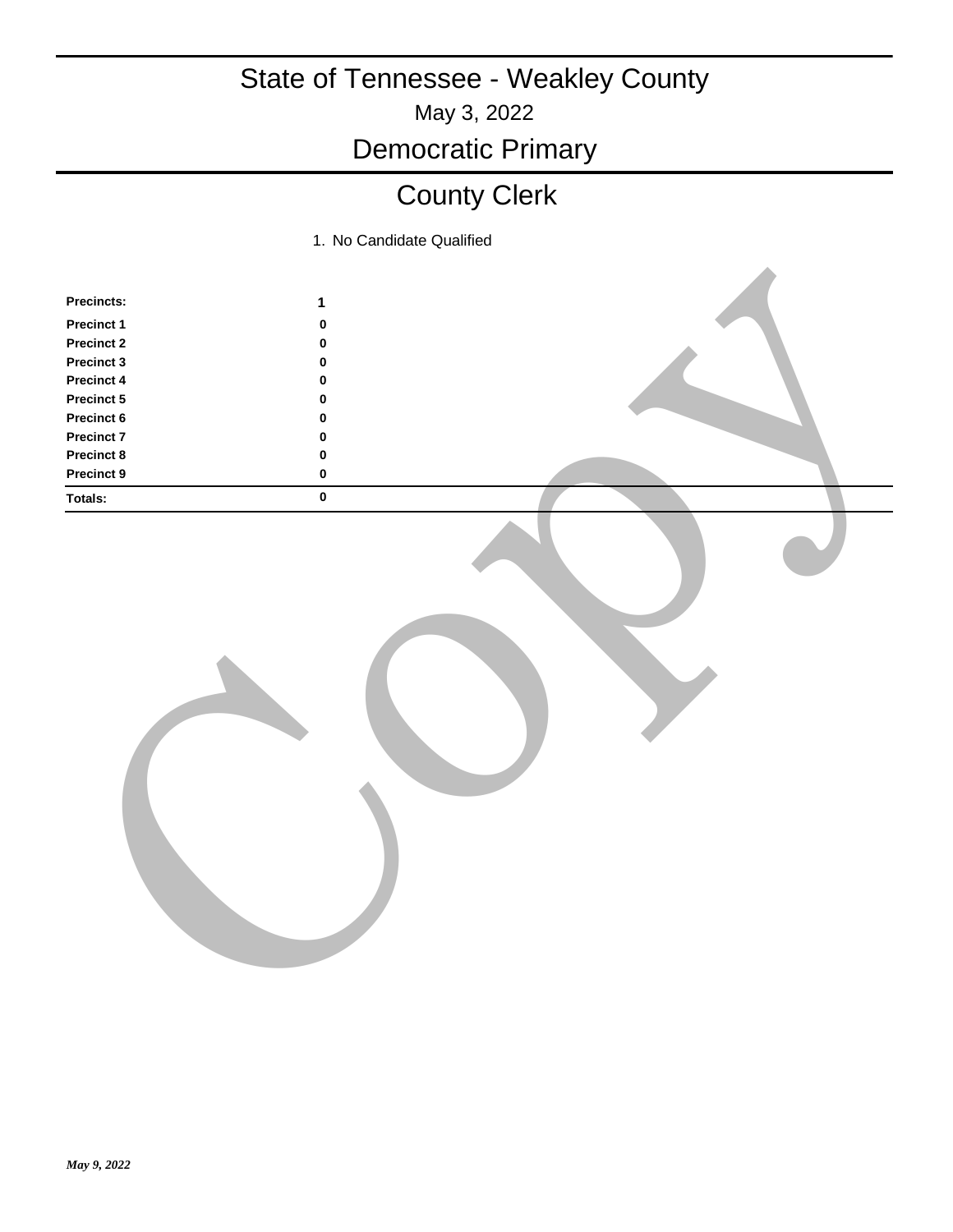May 3, 2022

Democratic Primary

## Register of Deeds

| Precincts:        | $\mathbf{1}$ |  |
|-------------------|--------------|--|
| Precinct 1        | $\pmb{0}$    |  |
| <b>Precinct 2</b> | $\pmb{0}$    |  |
| Precinct 3        | $\pmb{0}$    |  |
| Precinct 4        | $\mathbf 0$  |  |
| <b>Precinct 5</b> | $\pmb{0}$    |  |
| Precinct 6        | $\pmb{0}$    |  |
| Precinct 7        | $\pmb{0}$    |  |
| Precinct 8        | $\pmb{0}$    |  |
| <b>Precinct 9</b> | $\pmb{0}$    |  |
| Totals:           | $\pmb{0}$    |  |
|                   |              |  |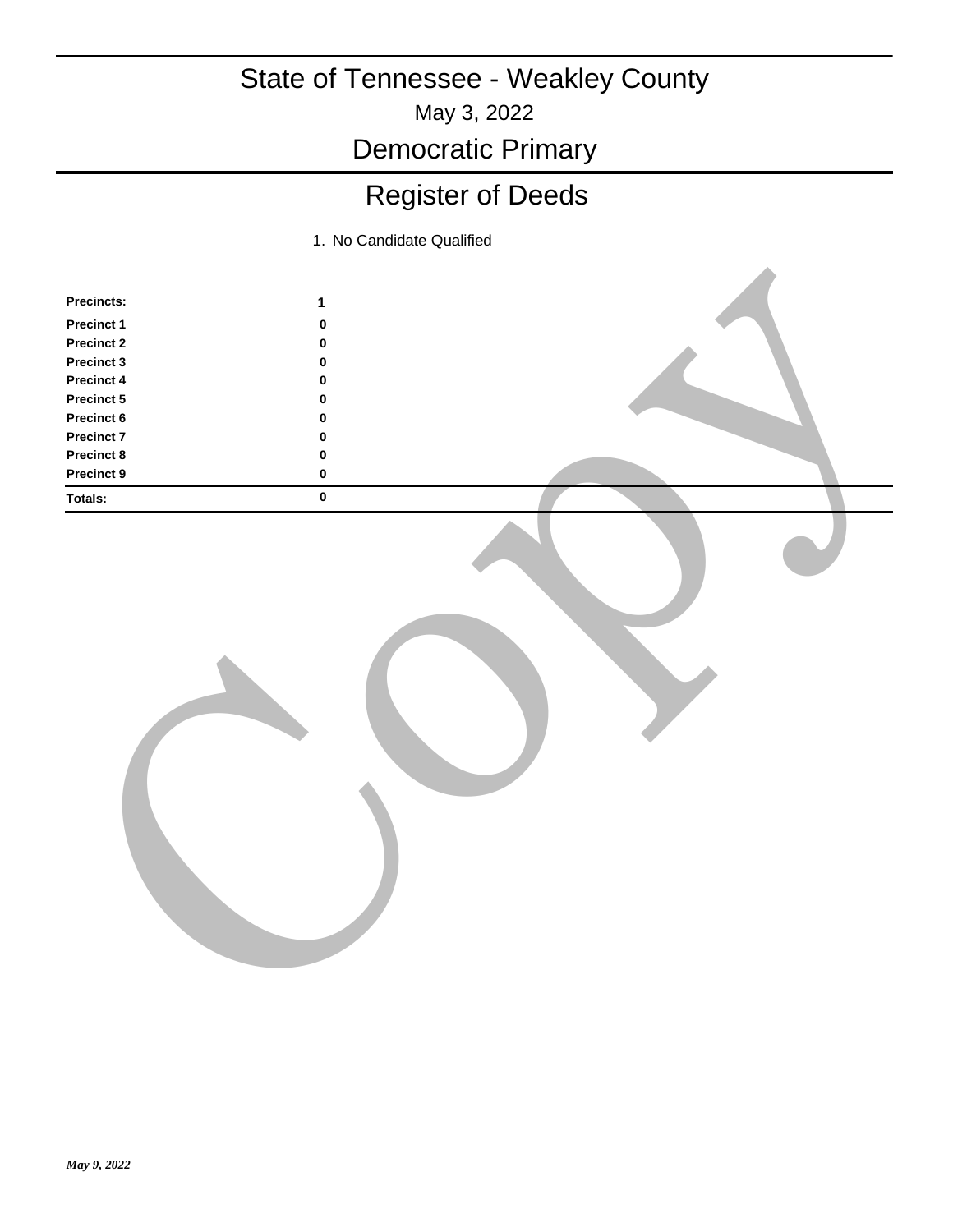#### May 3, 2022 State of Tennessee - Weakley County

Democratic Primary

# Road Supervisor

| Precincts:        | $\mathbf{1}$ |  |
|-------------------|--------------|--|
| Precinct 1        | $\pmb{0}$    |  |
| <b>Precinct 2</b> | $\pmb{0}$    |  |
| Precinct 3        | $\pmb{0}$    |  |
| Precinct 4        | $\mathbf 0$  |  |
| Precinct 5        | $\pmb{0}$    |  |
| Precinct 6        | $\pmb{0}$    |  |
| Precinct 7        | $\pmb{0}$    |  |
| Precinct 8        | $\pmb{0}$    |  |
| <b>Precinct 9</b> | $\pmb{0}$    |  |
| Totals:           | $\pmb{0}$    |  |
|                   |              |  |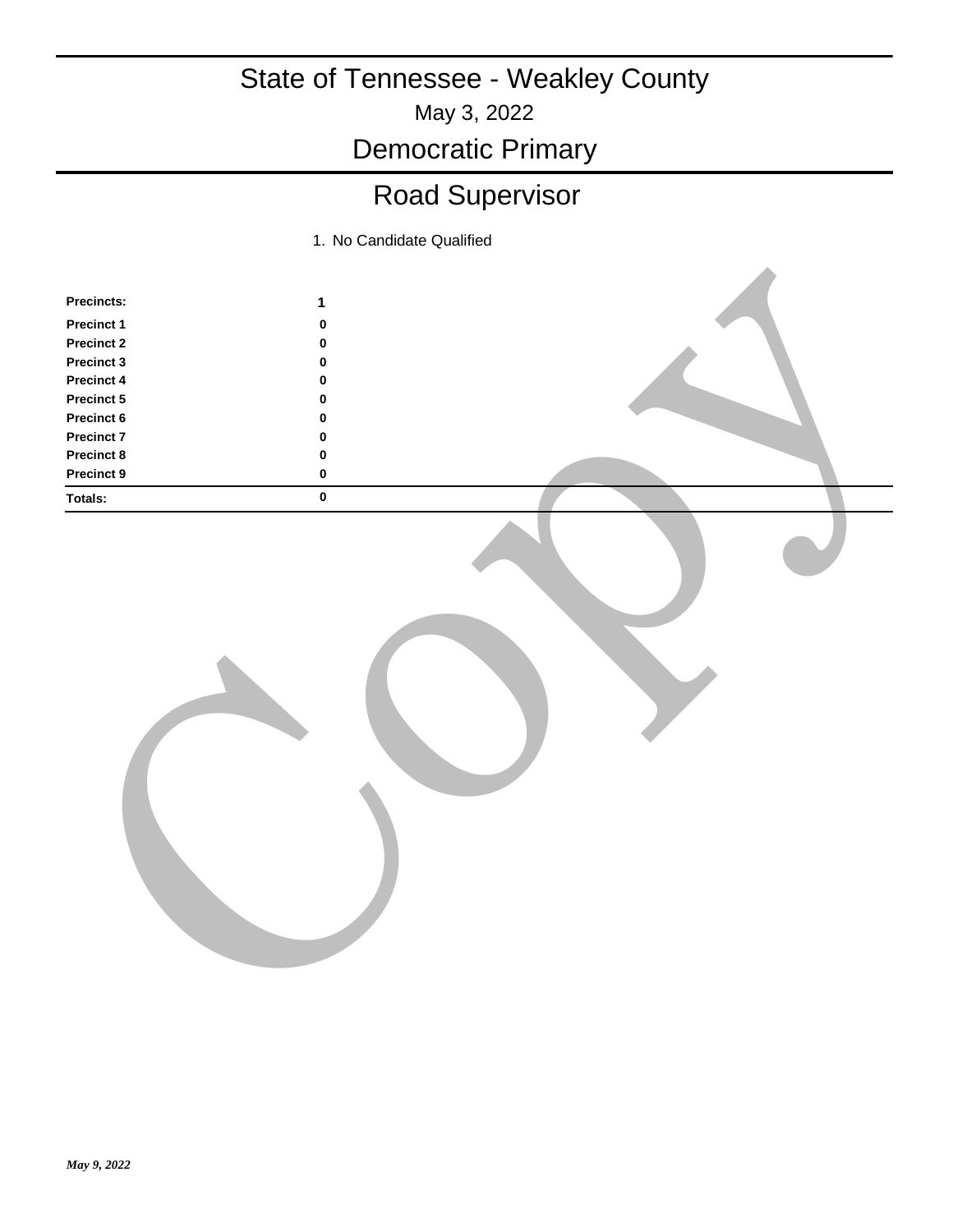#### May 3, 2022 State of Tennessee - Weakley County

## Democratic Primary

#### School Board Member - District 2

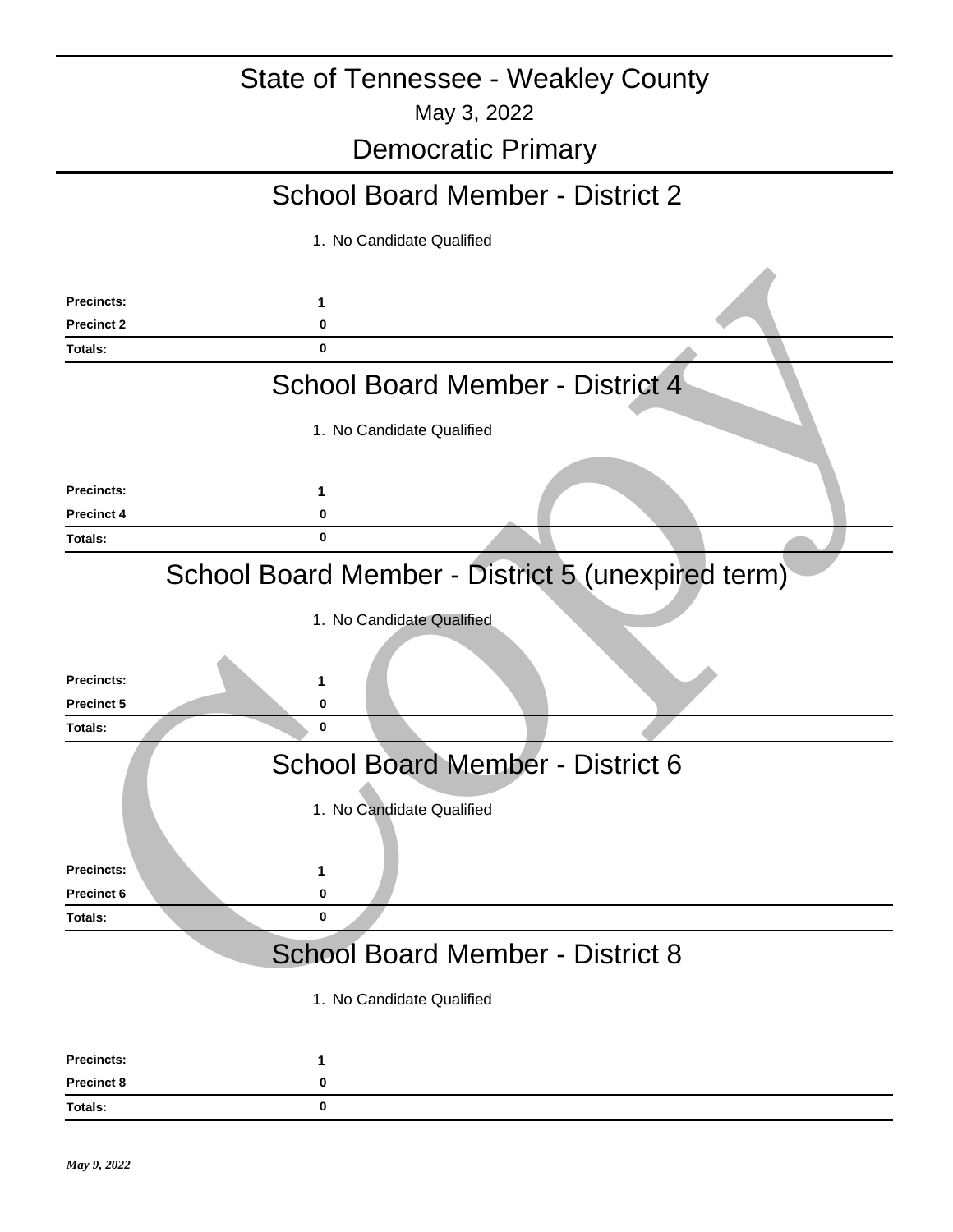